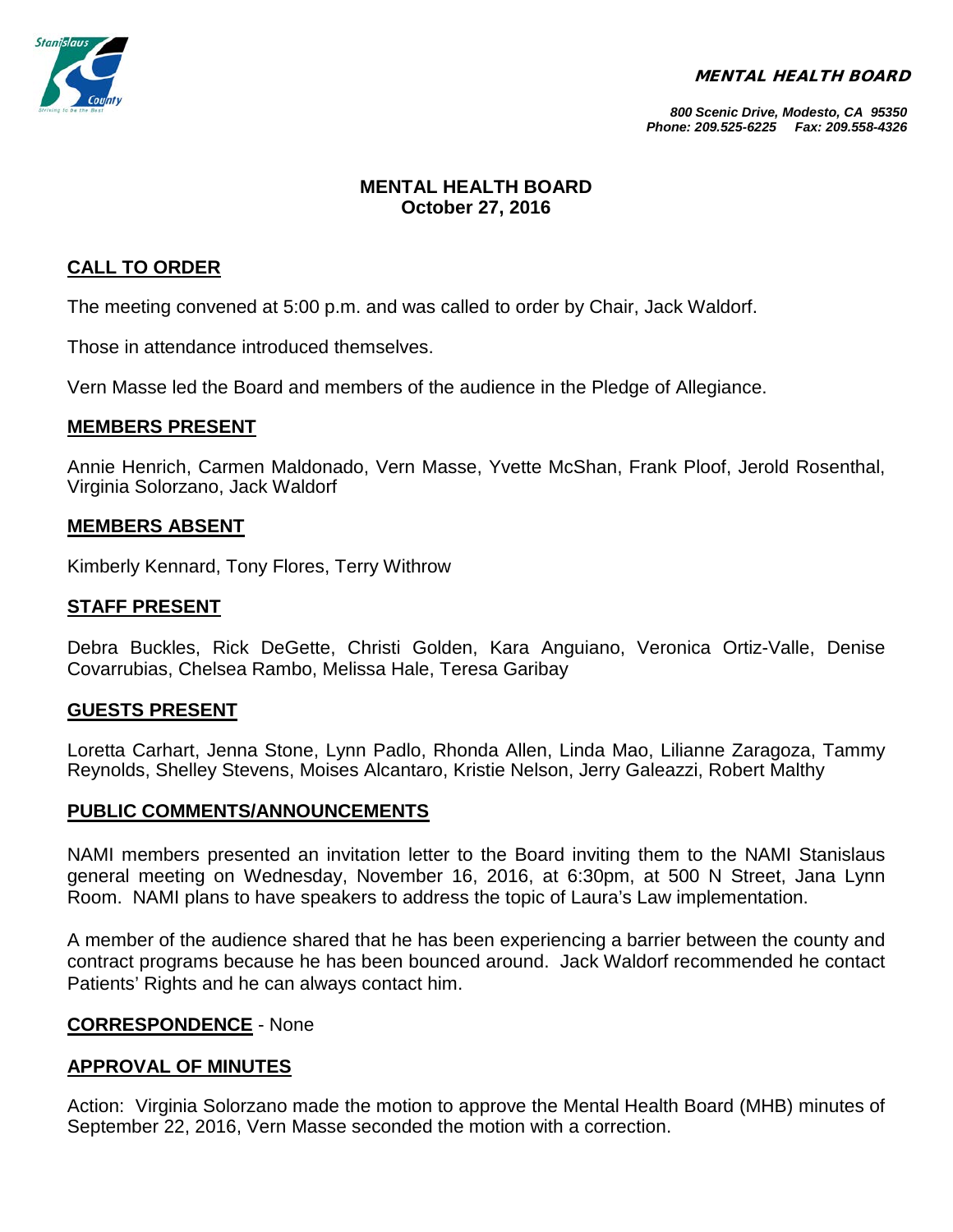Mental Health Board October 27, 2016 Page 2 of 4

## **CONSUMER REPORTS/COMMENTS** - None

## **FAMILY MEMBER REPORTS/COMMENTS** - None

## **BOARD OF SUPERVISORS REPORT** - None

#### **PRESENTATION – Site Visit Training**

Vern Masse presented a training on site visits. The training included site visit goals, boundaries, response, open ended vs. closed questions, conversation redirection, and ending conversations.

# **SLATE OF OFFICERS RECOMMENDATIONS 2017**

Virginia Solorzano and Frank Ploof, nominating committee, recommended Jack Waldorf to serve as Chair and Vern Masse to serve as Vice Chair for calendar year 2017. Jack opened the floor further nominations. Yvette McShan nominated herself to serve as Chair. No further recommendations we made. Election of officers will be presented at the November Joint Board Meeting.

### **COMMITTEE REPORTS**

#### Executive Committee

Jack Waldorf reported the following:

- Annual Report Update Jack reported that he and Rick will be presenting the Annual Report to the Board of Supervisors on November 22, 2016. Jack extended the invitation to board members.
- Merge Update Jack asked for input on the draft bylaws, committee schedule, application, and brochure by the next meeting in November. Jack informed members that the board will be voting on the bylaws at the November Joint Board Meeting. Yvette McShan stated she has some input on the bylaws she would like to suggest. Veronica Ortiz-Valle asked Yvette to send an e-mail with her suggestions. A member of the audience asked if suggestions to the bylaws can be submitted. Veronica indicated interested individuals can send their suggestions to the board for consideration.
- Jack announced that the LOA has been extended for Dr. Kennard to the beginning of 2017.

### Adult/Older Adult System of Care Committee

Annie Henrich reported the committee met this month at the High Risk Health & Senior Access Team site. They met the new Program Coordinator, Teresa Gonzalez, took a tour, and interviewed two clients. The committee learned a lot about the program, it was a good site visit.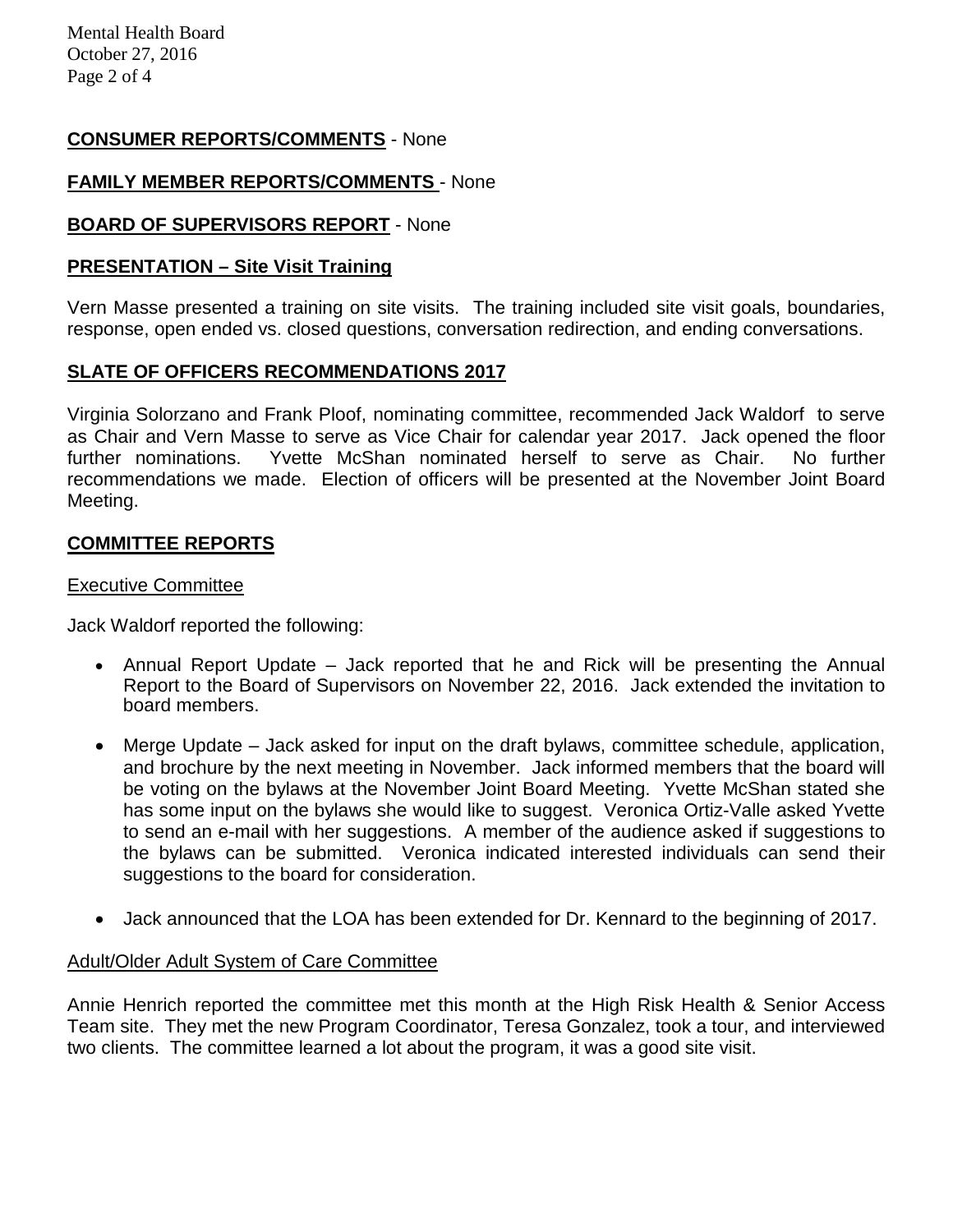Mental Health Board October 27, 2016 Page 3 of 4

#### Managed Care Committee

Jack Waldorf reported that the committee is looking at statistics on denied days and average length of stay at DBHC and the PHF.

#### Children System of Care Committee

Yvette McShan reported that the committee visited Leaps & Bounds. They met the Program Coordinator, and took a tour. Yvette gave the following highlights of the visit. The program serves 77children and has two consultants that also provide peer mentoring. The staff provides quality of service to families with children with mental health challenges. The program has a very inclusive team spirit of delivering quality service as well as the inclusiveness in ethnicity in hiring practices. Yvette invited Leaps & Bounds to give a presentation to the Mental Health Board.

#### Administrative and Fiscal Management Committee

Frank Ploof acknowledged the committee for all the support in working on the Annual Report and on all the work to close the books for the fiscal year. The committee is looking at the objectives to make the operations of the administrative and fiscal groups more efficient this coming year.

#### Impact Committee

Jack Waldorf reported the committee visited Life Path, a Sierra Vista program. It's an early prevention, early intervention program that serves individuals ages 14 – 25 who are showing signs of psychosis or had one psychotic break. The program serves 40 people and has been successful. Members spoke to staff and a client that has benefitted from the program.

#### Criminal Justice Oversight/Forensic Committee

Yvette McShan reported she attended the committee meeting held yesterday, 10/26/16, at the Day Reporting Center, a new facility that provides substance rehab services to transitional age youth (TAY), ages 18-25 that are on parole. The committee met the staff and case manager who work with individuals receiving services. The Center provides case management, group meetings and has a computer lab with a state of the art system including access to social media.

### **MHB/ABSAP LIAISON**

Yvette McShan shared highlights from the ABSAP Meeting. She reported that Veronica Ortiz-Valle reported that the Culture Competency, Equity and Social Justice Committee has conducted presentations in the community.

# **CULTURAL COMPETENCY, EQUITY AND SOCIAL JUSTICE COMMITTEE (CCESJC)**

Carmen Maldonado attended her first CCESJC Meeting, representing the board. Carmen gave the following highlights from the meeting. She shared that the featured article on the Cultural Competency Update Newsletter was regarding the Family Partnership Center. She reported that the committee gave a re-cap of diversity week and participated in a stigma reduction exercise. Carmen also shared that the Latino Behavioral Health Coalition had their first meeting.